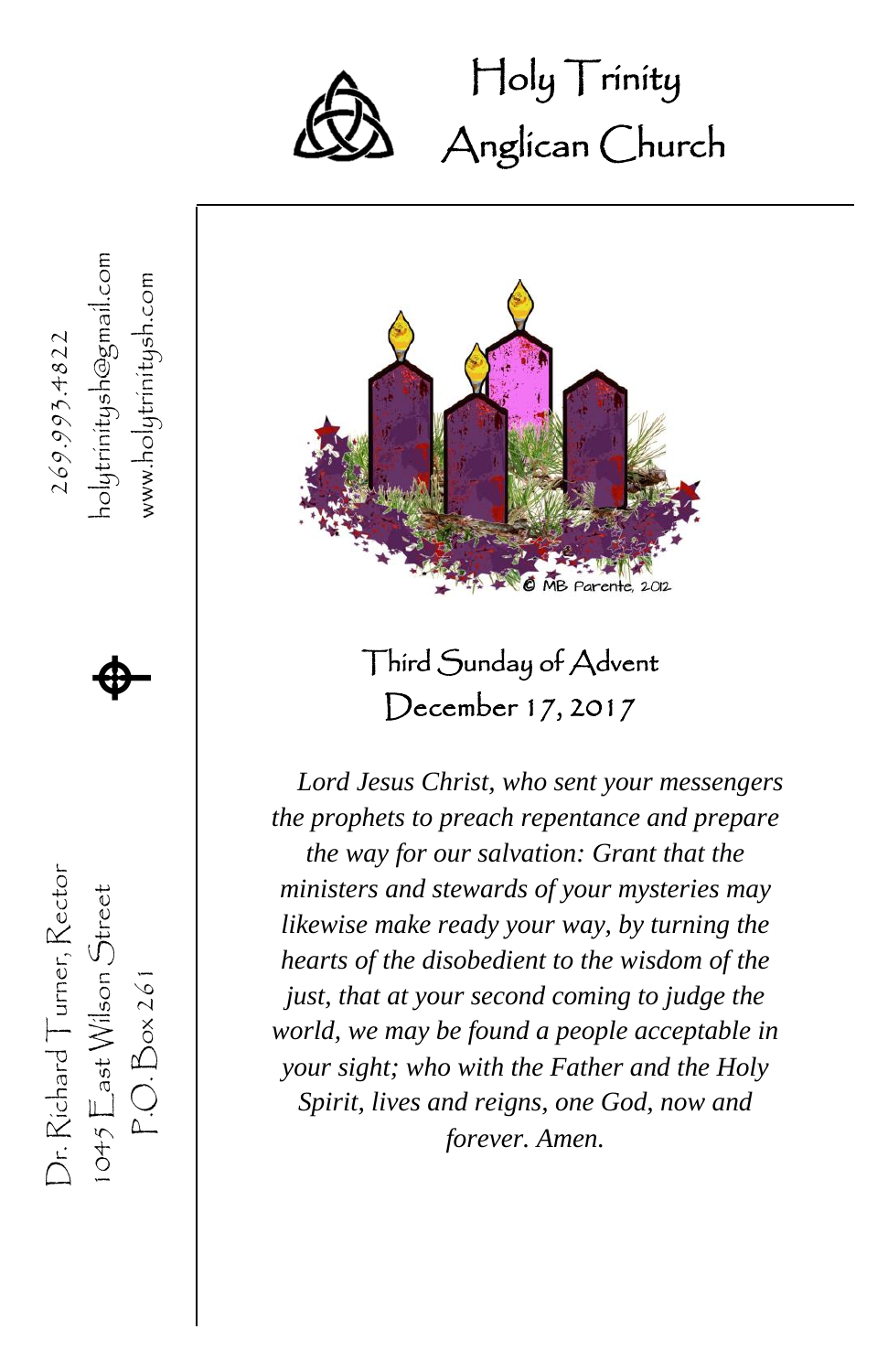## Order of Service

| Advent Wreath                                    |                         |
|--------------------------------------------------|-------------------------|
| Gathering Hymn: O Come O Come Emmanuel           |                         |
| A Bidding Prayer                                 |                         |
| First Lesson: Creation of Man and Woman          | $C$ enesis 2:4-9, 15-25 |
| Carol: All Things Bright and Beautiful           |                         |
| Second Lesson: The Fall                          | $C$ enesis 3:1-24       |
| The Confession and Absolution                    |                         |
| Third Lesson: God comforts His people            | saiah 40:1-11           |
| Carol: Comfort, Comfort Ye My People             |                         |
| Fourth Lesson: A New covenant                    | Jeremiah 31:31-34       |
| Carol: In the Bleak Midwinter                    |                         |
| Fifth Lesson: He Will Be Called Emmanuel         | $ s$ aiah 7:10-15       |
| Carol: What Child is This?                       |                         |
| Sixth Lesson: The Promised of Bethlehem          | $\mathsf{M}$ icah 5:2-4 |
| Carol: O Little Town of Bethlehem                |                         |
| Seventh Lesson: God Rejoices Over Us             | $Z$ ephaniah 3:14-18    |
| Carol: Rejoice Ye Pure In Heart                  |                         |
| Eighth Lesson: God's Promises                    | $\sinh 65:17 - 25$      |
| Carol: O Come All Ye Faithful                    |                         |
| Ninth Lesson: The Angel Announces                | Luke 1:26-38            |
| Carol and Offering: Angels We Have Heard on High |                         |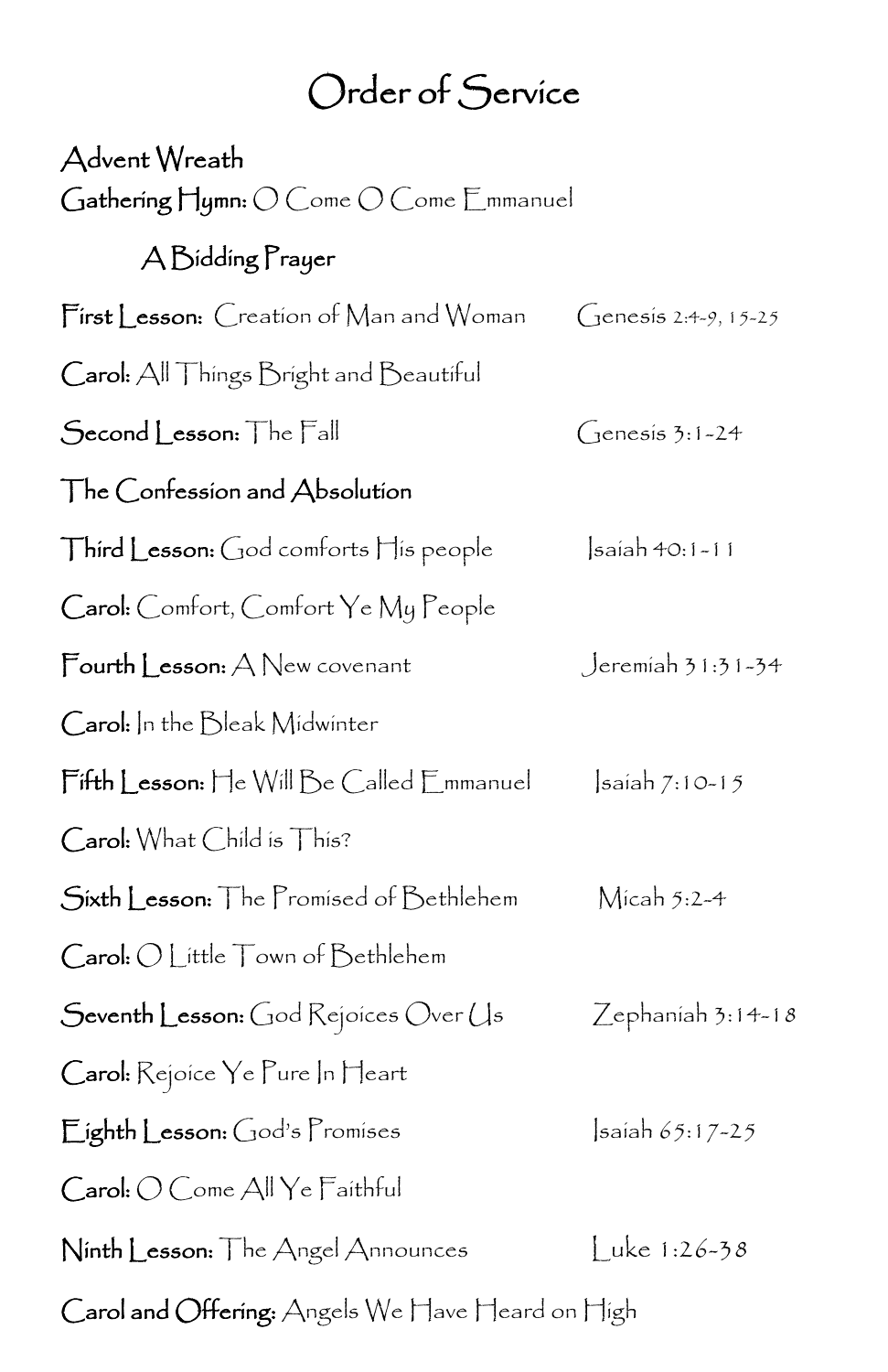The Great Thanksgiving

Sanctus The Lord's Prayer The Breaking of the Bread Communion Hymns Come as You Are Lord | Lift Your Name on High Prayer of Thanksgiving Recessional Hymn Come Thou Long Expected Jesus Benediction Dona Nobis



Music: Dona nobis pacem, traditional canon

**Public Domain** Irr.

 $^{\bullet}$ All baptized Christians are welcome to come to the Lord's Table. If you have a need or you wish to stand in for someone with a need, please come to the side altar where someone will pray with you.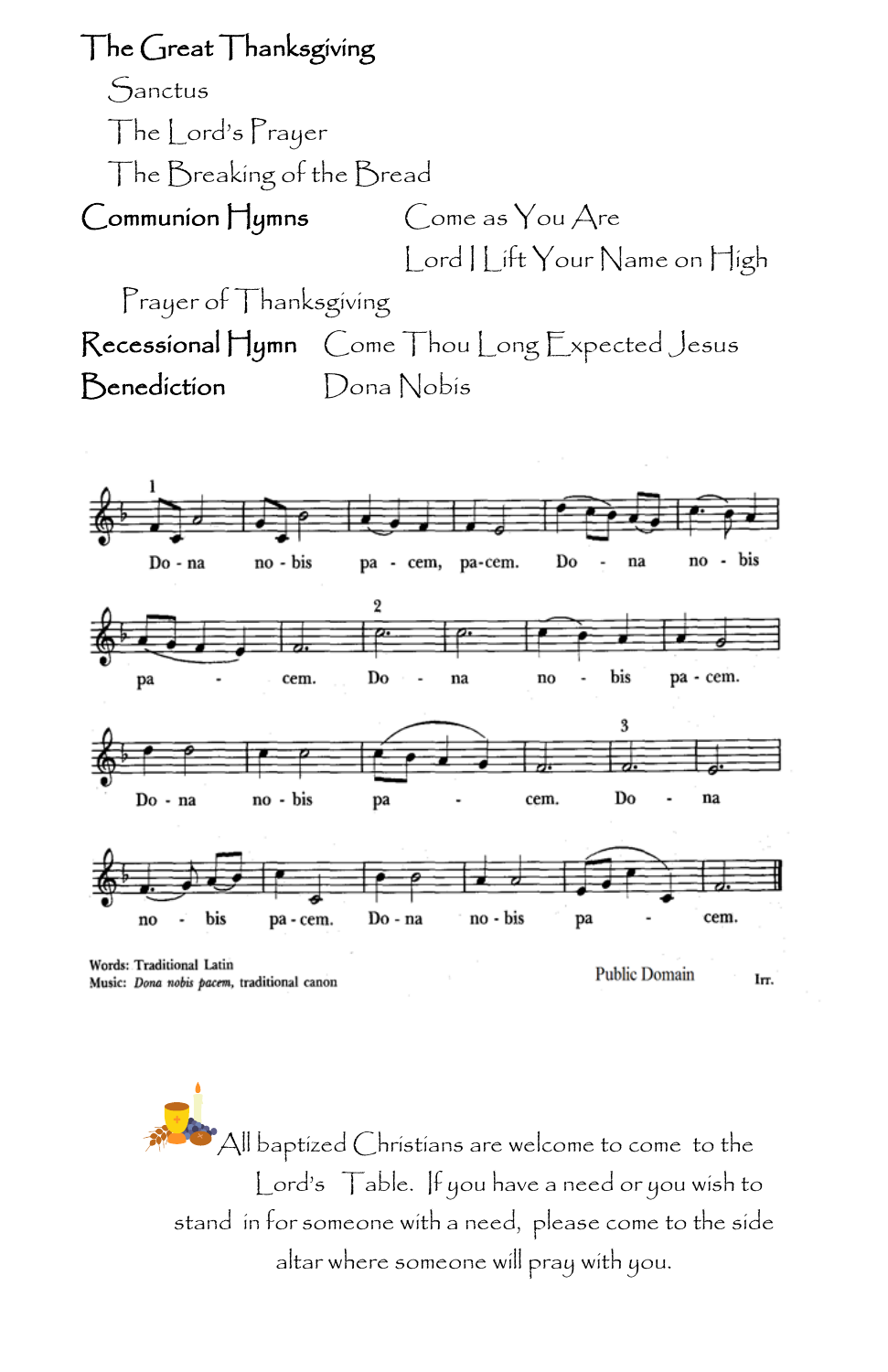

#### Preparation Devotional ~ December 24<sup>th</sup>

#### Sunday Morning

 $Deuteronomy 18:15-20$   $Salm 111$ 1 Corinthians 8:1-13 Mark 1:21-28

#### The Collect

Stir up your power, O Lord, and with great might come among us; and as we are sorely hindered by our sins from running the race that is set before us, let your bountiful grace and mercy speedily help and deliver us; through Jesus Christ our Lord, to whom, with you and the Holy Spirit, be honor and glory, now and forever. Amen.

#### Preparation Devotional ~ December 24<sup>th</sup>

#### Christmas Eve

 $\sinh 9:2-7$  Psalm  $96$  $T$ itus 2:11-14  $|$ uke 2:1-20

#### The Collect

 brightness of the true Light: Grant that we, who have known lives and reigns, one God, in glory everlasting. Amen.<br>. O God, you have caused this holy night to shine with the the revelation of that Light on earth, may also enjoy him perfectly in heaven; where with you and the Holy Spirit he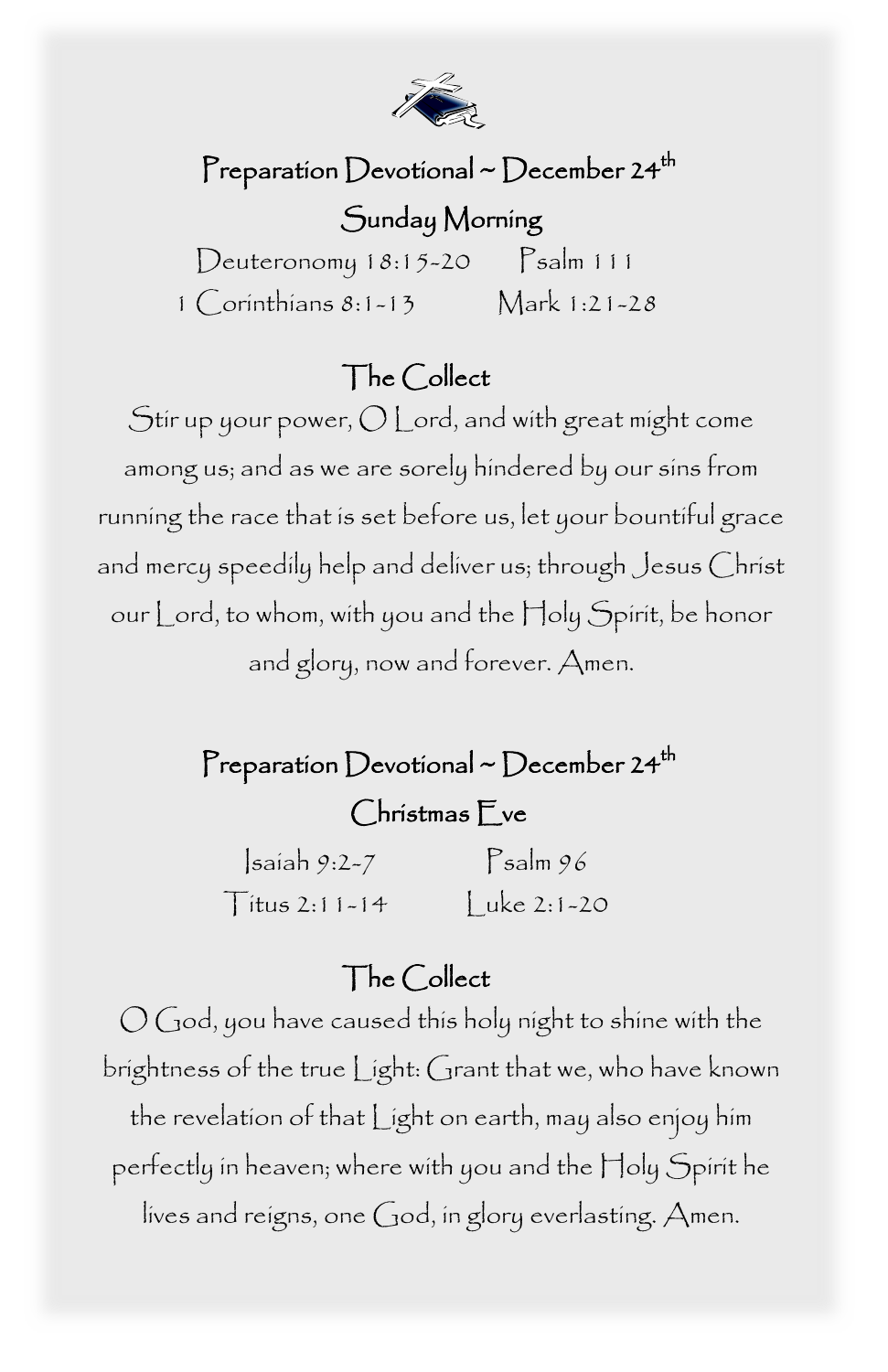## HTAC This Week

# M 12/18

| Group Prayer |  |
|--------------|--|
|              |  |

# $T_{12/19}$

| Women's Bible Study |  |
|---------------------|--|
|                     |  |

# W 12/20

| Men's Group           |
|-----------------------|
|                       |
| Soup Night            |
|                       |
| Praise Band Rehearsal |
|                       |

No Group Prayer on Christmas Day or New Year's Day. Group Prayer will resume January 8.

### Family the Week

Andrew Sicard

#### December 10, 2017

Attendance: 31

Offering: \$2401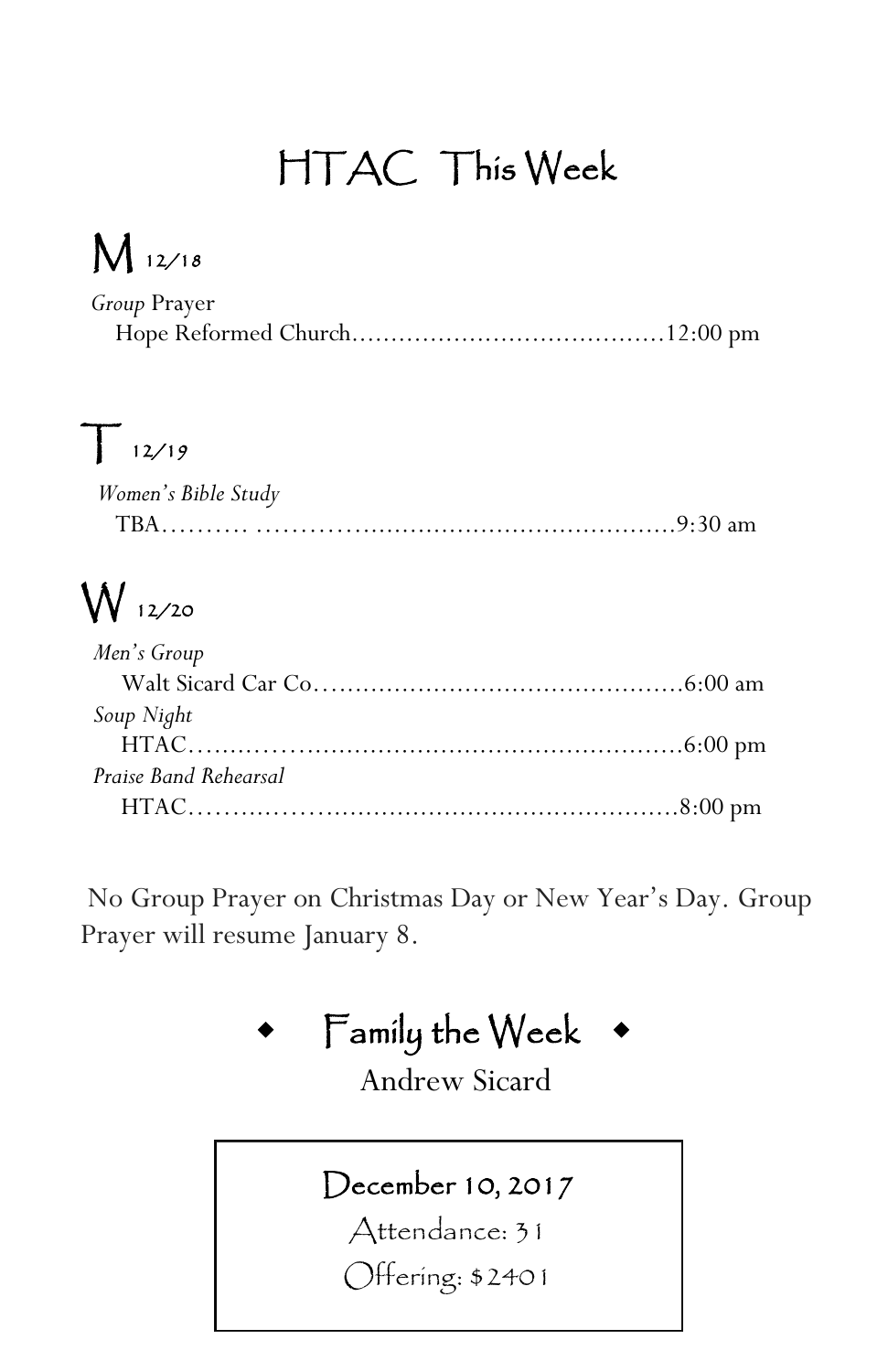### Servant Ministry

#### Today

 Greeter: Norm Bailey Advent Wreath: Brad and Sonya Sylvester Intercessor: Todd Brugh Host: Susan & Gary Katt Chalice: Don Kuick Tellers: Helga Costello & Dana Turner



#### Next Week ~ Morning Prayer

 Reader: J.D. Diebold Host: Deb Myers Greeter: Walt Sicard Advent Wreath: J.D. and Marie Diebold Intercessor: Kathy Sicard Tellers: Janet Moser & Margaret Smith

#### ⊕

#### Next Week ~ Candlelight Service

 Tellers: TBDGreeter: TBD Advent Wreath: Mark and Shelley Lewis Reader: Carol Bailey Intercessor: Todd Brugh Chalice: Marie Hudson Host: Deb Myers & TBD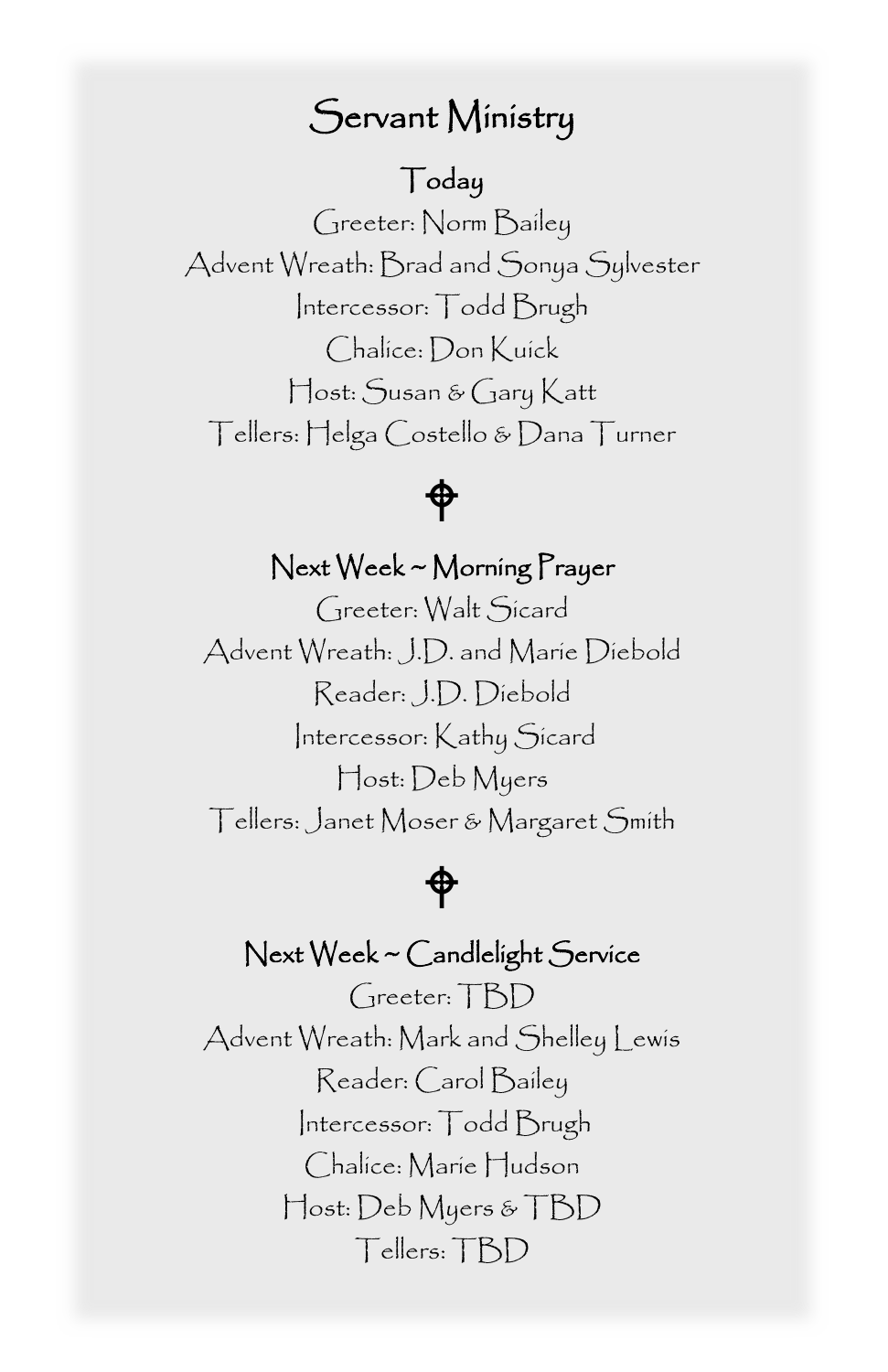### 2018 Pledge Cards

*Every man shall give as he is able, according to the blessing of the Lord your God which He has given you.*

*~*Deuteronomy 16: 17

Pledge cards are available on the parish hall counter. Your completion of a pledge card will enable our vestry to better plan the budget for the coming calendar year. Please prayerfully consider what God is calling you to give to His work through Holy Trinity. You may place your pledge card in the Sunday offering plate or return it through the mail to Holy Trinity, PO Box 261, South Haven, MI 49090 by December  $31<sup>st</sup>$ .



### Greening of the Church

Following Morning Prayer on December 24<sup>th</sup> we will prepare the sanctuary for our Christmas Eve service. Wreaths, boughs, ribbon and a tree will festoon our worship space. Additionally, we will continue with our tradition of placing poinsettias at the altar on Christmas Eve. If you plan to bring any poinsettias as a memorial or in honor of someone please sign up at the counter in the parish hall by December  $17^{\rm th}$ .



## Christmas Eve Candlelight Service

Join us for our Christmas Eve Service, December 24th at 7:00 pm. Eucharist, carol singing and a special procession for the children that will begin the service; each child will have the opportunity to place a figure around the manger. Come, celebrate the birth of Christ!